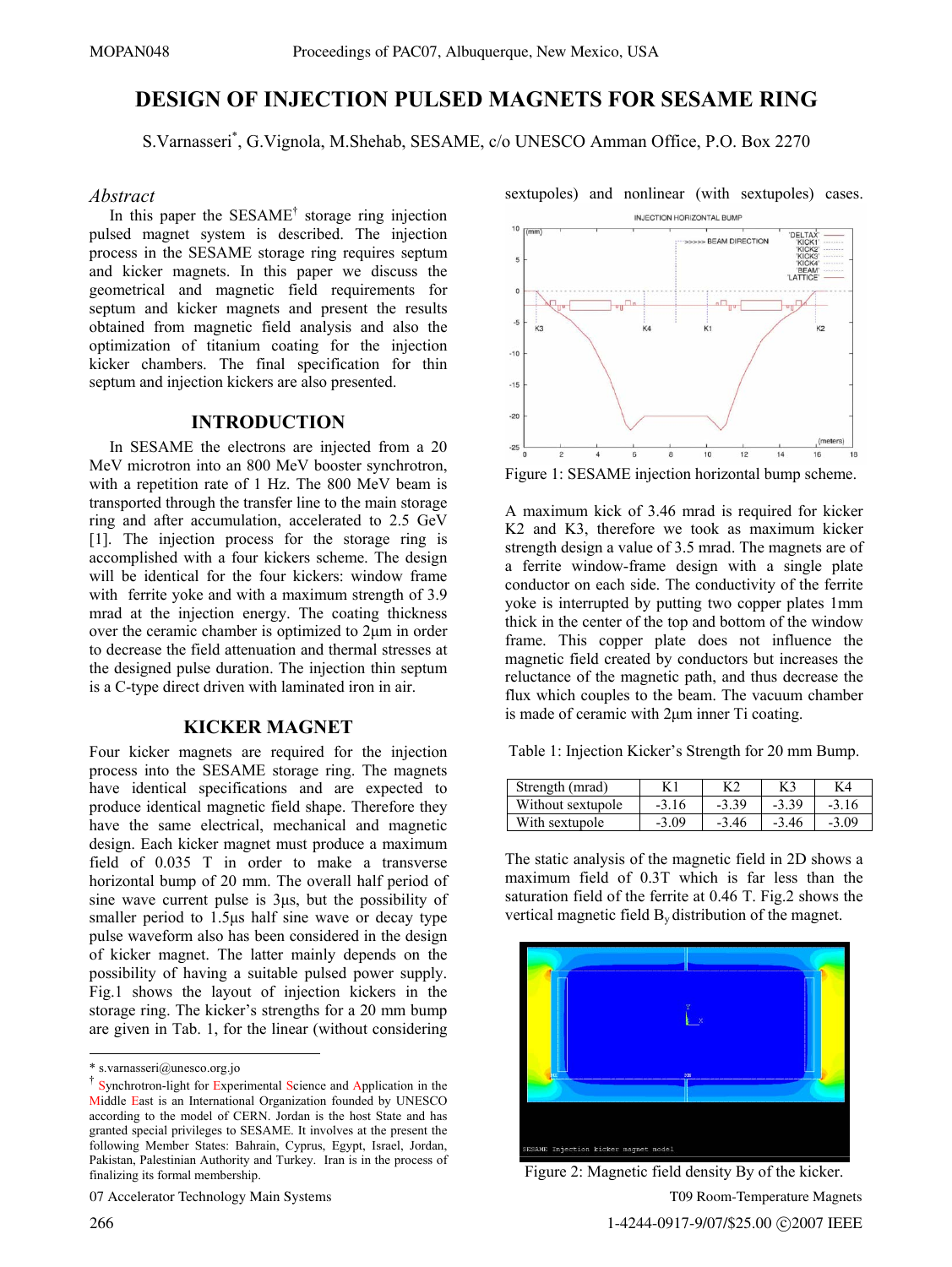#### *Ceramic Coating Optimization*

 In order to avoid strong eddy currents which would prevent the excitation field penetrating the chamber, it is necessary for pulsed magnets to use ceramic chambers. For SESAME's injection kickers a thin titanium coating will cover the inner side of the ceramic chambers to minimize the impedance seen by the beam and to avoid the accumulation of charge on the ceramic. The ceramic chamber of the kickers has a rectangular cross section with an aperture of  $HxV=90x32mm<sup>2</sup>$  and a mean alumina thickness of 6 mm. The magnetic length of the kicker is 300 mm. According to S.H.Kim calculations[2,3], the analysis of the penetrated field  $(B<sub>int</sub>)$  through the coating of a rectangular ceramic aperture and the thermal analysis of various coating thicknesses together with the effect on the injection process gives the optimal value for the coating thickness for the ceramic chamber. Fig. 3 shows the field attenuation and the effective pulse shift for different coating thickness of the storage ring kickers. For 2μm titanium thickness the attenuation of the magnetic field is 5% and the beam will be affected by the kicker field during 5 revolution periods, while for 3μm titanium coating the attenuation of the magnetic field is 10% and the beam will see the kicker field during 6 turns. Fig. 4 shows the injection efficiency for 3 μm coating thickness.



Figure 3: Injection kicker pulse attenuation for various coating thickness



Figure 4: SESAME Injection with 3μm Ti coating thickness.

In both cases the injection with less than 1 mrad angle offset is possible which gives an efficiency of more than 99.7%.

### *Deposited Power and Thermal Analysis*

 Deposited power in the titanium coating due to stored beam has been carried out. The bunch length is assumed 10.7 ps at the injection energy and the nominal bunch current is 2mA. This is the worst case scenario from the point of view of the power deposited in the titanium-ceramic structure. The coating of the chamber wall is assumed to have uniform surface resistivity with conductivity of  $2 \times 10^6$  S/m.

Thermal analysis for various titanium thicknesses have been carried out. There were three different heating loads associated with the different titanium layer thickness value. Very thin part of the kicker was modeled to assure that symmetry is a valid assumption along the center of the kicker. This means that the heat transfer in the longitudinal direction is zero. Free convection heat transfer from the outer walls of the ceramics was assumed. The stagnant air convection heat transfer coefficient has been taken as  $5 \text{ W/m}^2$  at  $25^{\circ}$  C room temperature. Thermal analysis shows that the maximum temperature for the 1 μm titanium thickness is  $163^{\circ}$  C on the middle of the kicker inner surface (Fig. 5), for the second case of  $2 \mu m$  titanium thickness the maximum temperature was  $92^{\circ}$  C. The various chamber temperature at different heating loads at injection and full energy are given in Tab. 2.



Figure 5: Temperature distribution for 1μm titanium layer thickness.

| Table 2: Various Temperatures at Different |  |  |
|--------------------------------------------|--|--|
| <b>Heating Loads</b>                       |  |  |

| Coating       | Temp. at 0.8     | Temp.<br>at              | $W/m^2$ at | $W/m^2$ |
|---------------|------------------|--------------------------|------------|---------|
| Thickness     | $GeV(^{\circ}C)$ | $2.5$ GeV( $^{\circ}$ C) | $0.8$ GeV  | at 2.5  |
| $(\mu m)$     |                  |                          |            | GeV     |
|               | 163              | 64.5                     | 820        | 235     |
|               | 92               | 43.5                     | 400        | 110     |
| $\mathcal{L}$ | 70               | 37.6                     | 275        | 75      |

#### **KICKER SPECIFICATION**

 The optimum titanium coating thickness has been found to be 2μm. The titanium maximum temperature rises to  $92^{\circ}$ C at injection energy. This high temperature